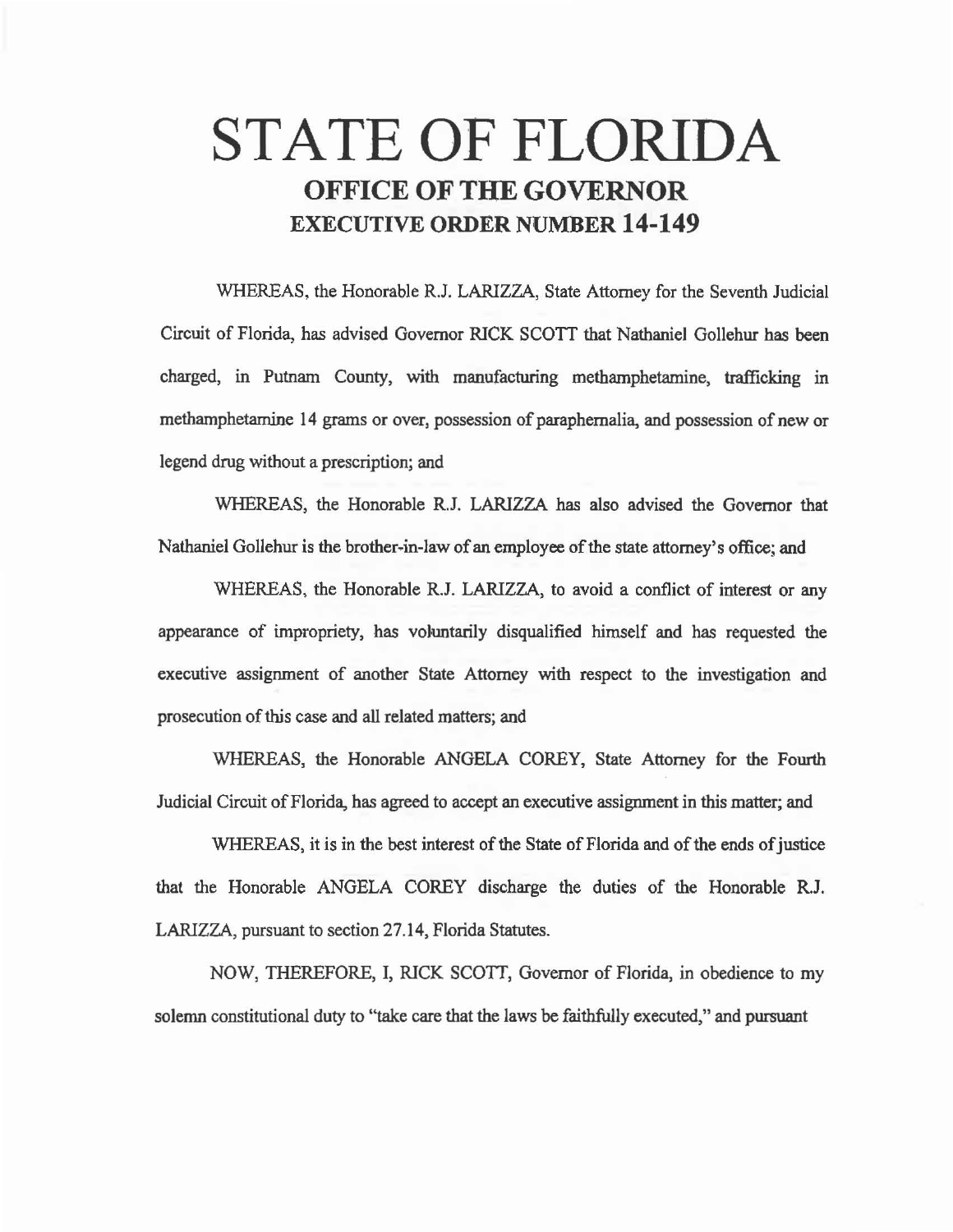to the Constitution and laws of the State of Florida, issue the following Executive Order, effective immediately:

## Section 1.

The Honorable ANGELA COREY, State Attorney for the Fourth Judicial Circuit of Florida, referred to as the "Assigned State Attorney,'' is assigned to discharge the duties of the Honorable R.J. LARIZZA, State Attorney for the Seventh Judicial Circuit of Florida, as they relate to the investigation, prosecution and all matters related to Nathaniel Gollehur. Section 2.

The Assigned State Attorney or one or more Assistant State Attorneys and Investigators, who have been designated by the Assigned State Attorney, shall proceed immediately to the Seventh Judicial Circuit of Florida, and are vested with the authority to perfonn the duties prescribed herein.

Section 3.

All residents of the Seventh Judicial Circuit are requested, and all public officials are directed, to cooperate and render whatever assistance is necessary to the Assigned State Attorney, so that justice may be served.

Section 4.

The period of this Executive Assignment shall be for one (1) year, to and including May 1, 2015.